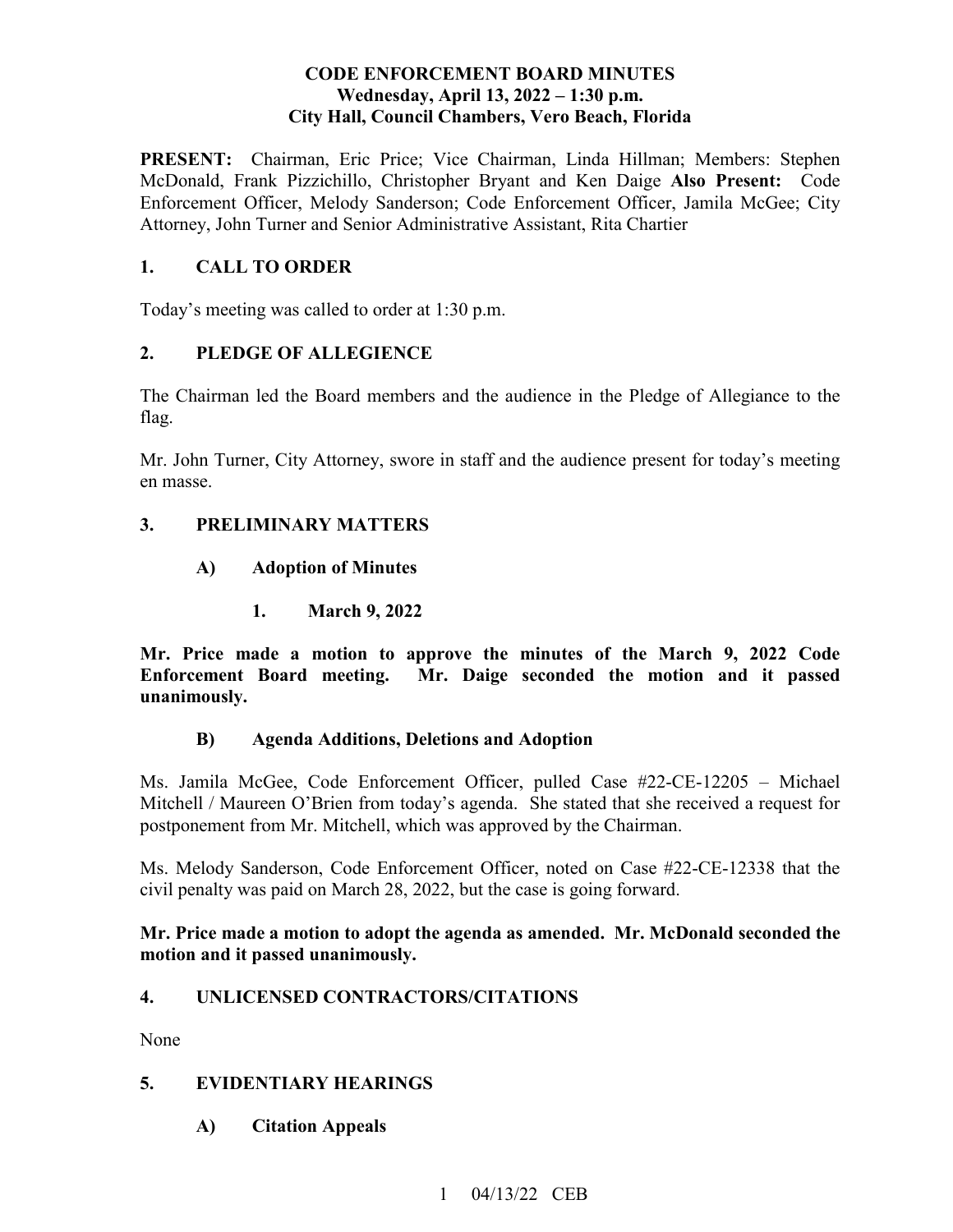**1. CASE #22-CE-12205 / 0396J VIOLATOR:** Michael Mitchell / Maureen O'Brien **VIOLATION:** Sewer use restrictions – Code Section 78-83 (a)(4) **VIOLATION ADDRESS:** 3902 Sabal Palm Drive, Vero Beach, Florida 32963

This item was pulled from today's agenda.

**2. CASE #22-CE-12296 / 3439M VIOLATOR:** John A. Webster and Leigh Ann Harrison **VIOLATION:** Management of vegetative matter – Code Section 38- 109 **VIOLATION ADDRESS:** 4904 Sunset Drive, Vero Beach, Florida 32963

 was provided by certified mail. The civil penalty of \$50.00 has not been paid and the citation Ms. Sanderson reported that this case was initiated by a complaint with photos from a neighbor on February 19, 2022 and the citation was issued February 24, 2022. She explained that there was a prior complaint and a warning was issued on June 16, 2020. The citation is being appealed today by Mr. John Webster.

Mr. Daige asked if there were any photos pertaining to this case.

 complaint, because he is the person who took the photos. She stated that she had not met Mr. Webster prior to him coming in to appeal the case. Ms. Sanderson stated that photos will be entered into the record by the person who made the

 Sanderson show him blowing leaves off the road into a driveway so they could be picked up by Campos Lawn Design. He explained that his neighbor had a tree trimmed that day and he Mr. John Webster, violator, who has been sworn in, said the pictures he received from Ms. was helping him clean up the leaves.

Mr. Price asked if the neighbor who reported him was the same neighbor who had the tree trimmed.

Mr. Webster replied no. It was a different neighbor.

Mr. Bryant asked Mr. Webster if he or any of his neighbors use a lawn service or do they take care of their own lawns.

 the complaint takes care of his own lawn. Mr. Webster replied that most of the neighbors use a lawn service, but the person who made

 neighbor use the same landscaping company that picks up their leaves, so there was no Webster blows the leaves from his yard down into the road or onto his property and this Mr. Bruce Nason, witness, who has been sworn in, stated that Mr. Webster and the other reason for him to blow the leaves into the driveway. The main issue he has is that Mr. occurs on a weekly basis.

Mr. Pizzichillo said the allegation is that Mr. Webster takes his leaves and puts them on his neighbor's property, is that correct.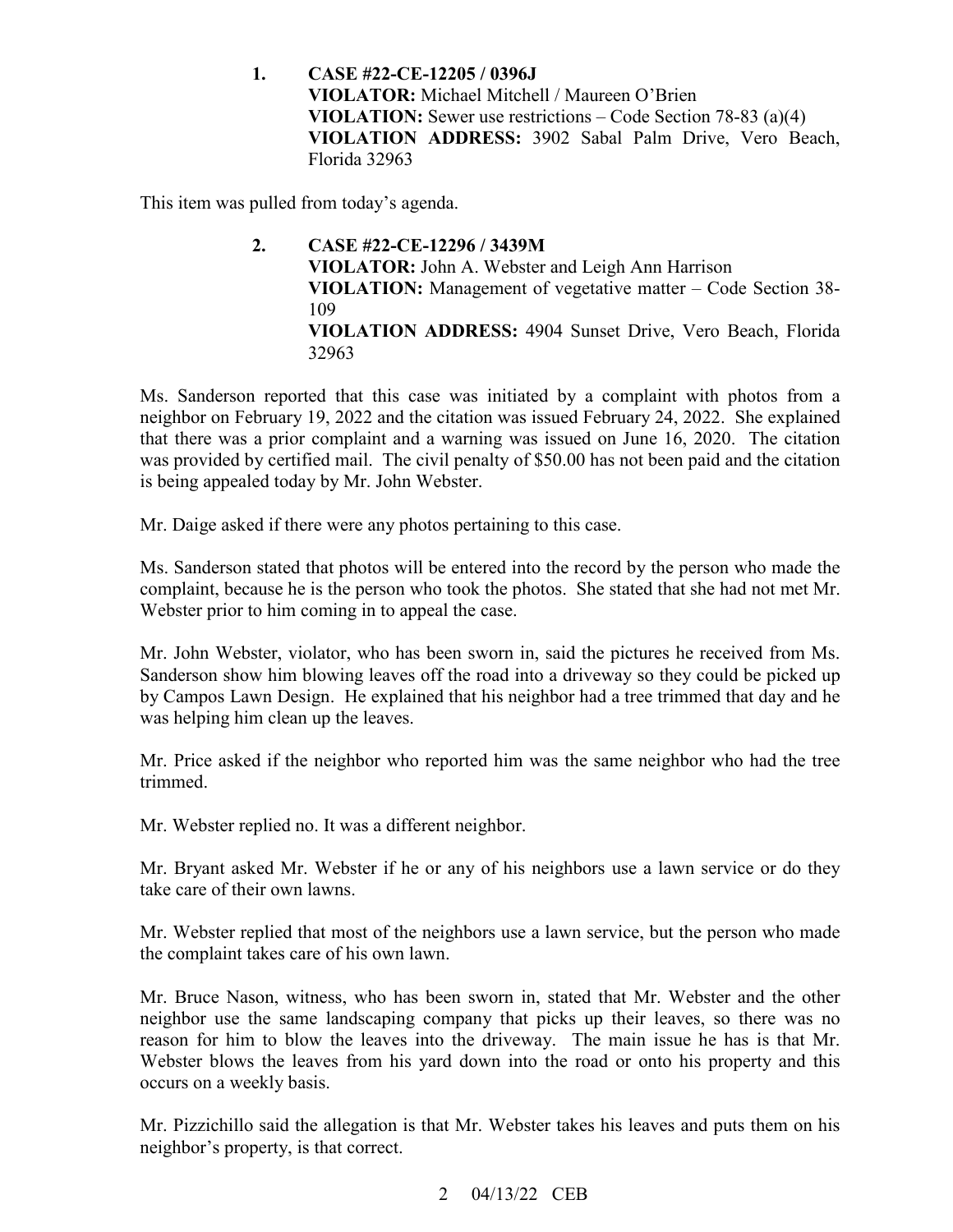Mr. Webster replied absolutely not. He blows his leaves off his lawn then he picks them up and throws them away. In the photos of this particular event a neighbor had his tree trimmed and there was a huge amount of leaves on the road. He was helping to clean it up by blowing them into the owner's driveway so they could be picked up.

 Mr. Bryant asked if the only other time he had an issue with a neighbor was a couple of years ago.

Mr. Webster replied yes.

Mr. Webster replied yes.<br>Mr. Daige asked Ms. Sanderson why she issued a citation.

Ms. Sanderson replied because he received a warning in the past.

#### **Mr. McDonald made a motion that this be dismissed.**

Mr. Turner suggested they wait until the discussion has been fully vetted and all of their questions have been answered.

#### **Mr. McDonald withdrew his motion.**

 Mr. Daige clarified that the Code Enforcement Officer was sent photos and the Officer was upset neighbor, because this can happen again. He said as a Board member, it is difficult for him to see this through with keeping the citation on the record. He can also see this going forward because Mr. Webster was sited before. He would like to see the neighbors respect one another and watch the situation with the leaves. He believes that Mr. Webster is well aware of what not to do in the future and if it happens again he would like to have the Code Officer take the pictures. not on site to take photos. He understands that this is an appeal and there will still be an

Mr. Price said he can see this coming back to them again very soon.

Mr. Daige asked Mr. Nason how many times has this situation affected him.

Mr. Nason replied at least 20 times since the first infraction, but this time he was able to take pictures.

Mr. Price stated that they might need more proof.

 rely on the complaining witness, as in this case. They need to take the testimony of the witness and what the defendant said to determine if there has been a violation. Their job is to Mr. Turner said of the evidence that is presented to the Board there has to be proof of a Code violation. There are times the Code Officer will not witness the violation, so they have to do that and make a decision.

Mr. Daige asked to see the evidence package again.

 Mr. McDonald said from the pictures it looks like the leaves are in the street and not in anyone's driveway.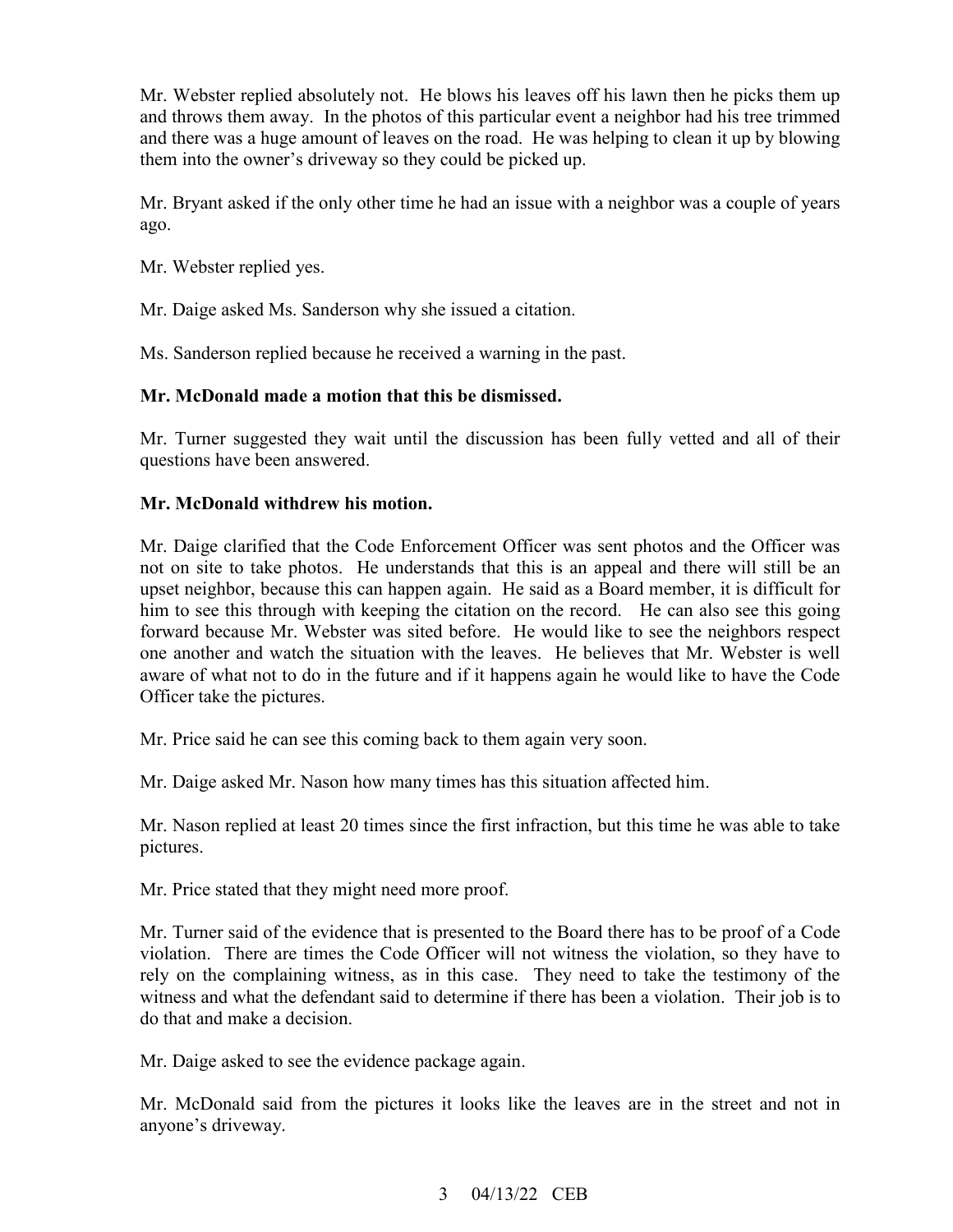Mr. Bryant stated that leaves blow in the road all the time and there is nothing they can do about that. The violator has never been caught by the Code Officer and he has only been photographed by the neighbor.

this comes before them again. Mr. Price said he would like to see stronger evidence and some backup by the Code Officer if

this comes before them again.<br>Mr. Daige said there are leaves in the road and based on what he sees from the evidence presented there are not large piles of leaves. He can't tell where the leaves are being blown to, so to him the evidence is not that strong.

#### **Mr. McDonald made a motion finding of no violation. Mrs. Hillman seconded motion and it passed unanimously.**

- **B) Non-Compliance / Compliance Reports** 
	- **Request for Board Order**
	- **VIOLATION:** Private wastewater disposal system violation  **(Failure to comply; Failure to pay \$50.00 civil penalty) 1. Request for Board Order a. CASE #22-CE-12226 / 0416J VIOLATOR:** Donna Fairbanks and Jordan Roberts Code Section 78-83 (a)(4) VIOLATION ADDRESS: 1401 31<sup>st</sup> Avenue, Vero Beach, Florida 32960

 Ms. McGee reported that the property came into compliance after the notice of hearing was contest the citation or the civil penalty. received. The civil penalty of \$50 has not been paid and there was no request for a hearing to

Mr. Bryant asked if they missed their appeal.

Ms. McGee replied yes.

Mr. Turner swore in Ms. Donna Fairbanks.

 but she was not aware that the contractor had to do a special inspection. She contacted Hebert Septic and she paid them for doing the inspection. She explained that the form was submitted to the City, but it got returned to her because the septic company neglected to Ms. Fairbanks said she acknowledged receiving the notice. She said she had the septic done, complete a two (2) part question. Between March  $7<sup>th</sup>$  and March  $21<sup>st</sup>$  she made 10 calls trying to resolve this. The corrected report was finally sent to the City, but it was too late. She has no problem paying the fine, but it was not something she intentionally disregarded.

Mr. Pizzichillo asked how long has she has owned this house.

Ms. Fairbanks stated that they closed on it April 21, 2021 and she arrived in Florida in May 2021.

Mr. McDonald asked to clarify that the tank was pumped, an inspection was done, and the paper work has been filed.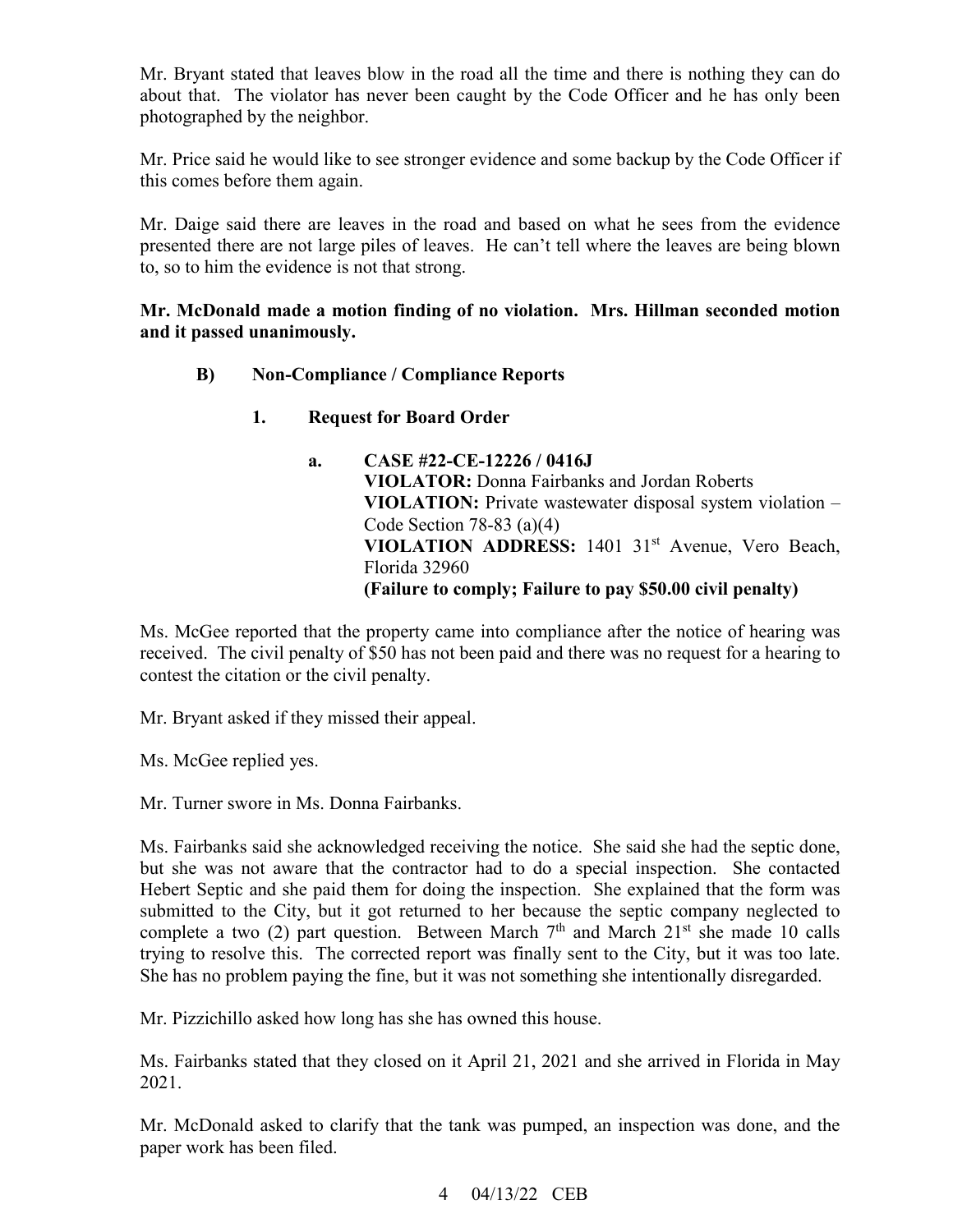Ms. Fairbanks replied that is correct.

 was sent out on February 7, 2022, but she did not hear from anyone and the citation was Ms. McGgee stated that it came into compliance as of March 24, 2022. The warning citation issued on March 7, 2022.

 Mr. Bryant said Ms. Fairbanks might have assumed the contractor was taking care of the inspection report and sending it in.

Mr. Pizzichillo said he believes she just got caught up in a snafu, but he thinks she has been totally honest. He said he would suggest dismissing the fine.

**Mr. Price moved that the Board finds there was a violation, the violation has been corrected and the Board orders the penalty to be suspended. Mr. McDonald seconded the motion and it passed unanimously.** 

> **VIOLATION:** Land Development Code violation – Code VIOLATION ADDRESS: 2146 31<sup>st</sup> Avenue, Vero Beach,  **(Failure to comply; Failure to pay \$50.00 civil penalty) b. CASE #22-CE-12231 / 3418M VIOLATOR:** Windkiss Ranch LLC / Janet Jansen, Agent Section 60.21 (b)(1) Florida 32960

permitting process with the City. On February 21, 2022 the Code Compliance was issued. Ms. Sanderson reported that service of the citation was provided by property posting. On February 17, 2022 she met with the property owner in the Planning Department to start the On March 30, 2022 she spoke with the owner and advised her that she was scheduled for a hearing, because no building permits had been obtained. As of today, the fence has been permitted and is waiting for a final inspection. The porch has not been permitted and the civil penalty has not been paid. She requests that the Board finds the violation continues, that the Board issues a Board notice to correct the violation within 90-days of the Board order or continuing penalties in the amount of \$50.00 per day will commence on the original compliance date of February 22, 2022 until corrected and to pay the initial civil penalty of \$50.00.

Mr. Daige asked to see the pictures of the porch.

 not show up so she will contact them again. She also has a call into Mr. Jason Short, Engineer, to ensure that the fence was installed properly and he informed her that they needed drawings. She said 90-days is more than enough time for her to get this finalized. She asked about the \$50.00 continuing fee. Ms. Janet Jansen, violator, who has been sworn in, stated that she has started the permitting process for the porch. She said no one is living in the home, because they also have a permit for the septic system. The inspection on the fence was scheduled for Monday, but they did

Ms. Sanderson explained that she paid the \$110.00 application fee, but she did not pay the \$50.00 citation to the City Clerk's office.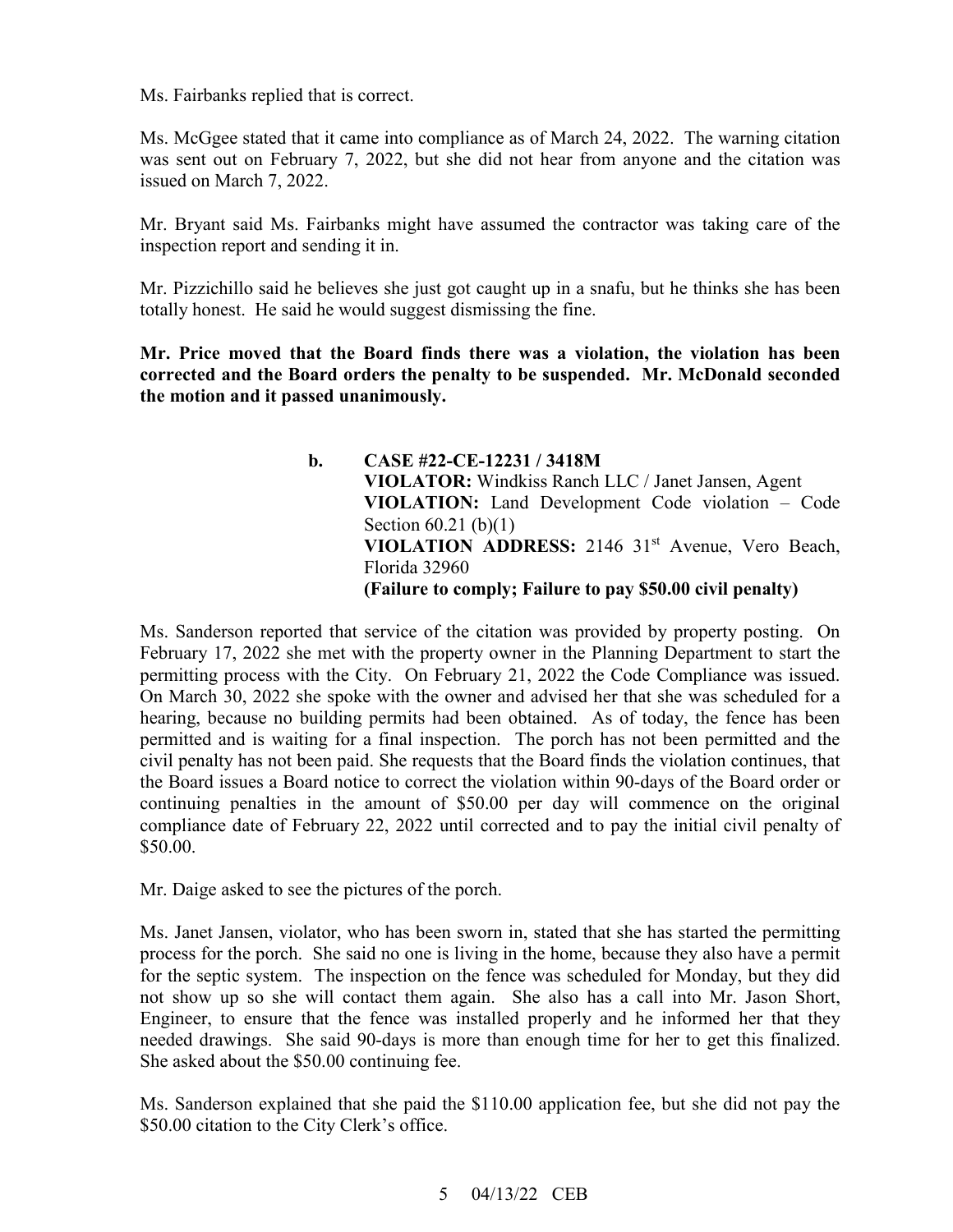Department is so far behind. Mr. Bryant suggested they extend the time allowed to at least 120-days, because the Building

Mr. Daige asked who built the porch.

Ms. Jansen replied that she and her stepbrother built it.

Mr. Price asked if the original porch was brick.

was falling off the house and was leaking. Ms. Jansen stated that the steps were made of concrete and were falling apart. The overhang

Mr. Pizzichillo said the citation indicates she is the agent.

Ms. Jansen explained that Windkiss Ranch is her horse company. She is now the only owner, so she had to change the deed to show herself as the owner.

 **and pay the initial civil penalty of \$50.00. Mr. Daige seconded the motion and it passed Mr. Price moved that the board finds that there is a violation, that the violation continues, that the Board issues a Board order to correct the violation within 120-days from the date of the Board order or continuing penalties in the amount of \$50.00 per day will commence on the original compliance date of February 22, 2022 until corrected unanimously.** 

> **VIOLATOR:** Ralph W. Rotermund (TR) (owner) and Dunlap **VIOLATION:** Land Development Code violation – Code  **(Failure to comply; Failure to pay \$300.00 civil penalty) c. CASE #22-CE-12338 / 3457M**  Construction LLC / Robert A. Dunlap III, Agent Section 60.21 (b)(5) **VIOLATION ADDRESS:** 766 Fiddlewood Road, Vero Beach, Florida 32963

 there is a violation, and that the violation continues. Ms. Sanderson reported a citation was issued March 10, 2022 and service was provided by certified mail. The compliance date was March 24, 2022 and civil penalty was \$50.00 for not having a permit and \$250.00 for the tree. An after the fact permit was submitted March 28, 2022 and the civil penalty was paid after receiving the notice of hearing. The permit needs to be issued and mitigation will be required. She requests that the Board find that

**Mr. Price moved that the Board finds that there is a violation, that the violation continues, that the Board issues a Board order to correct the violation within 15-days from the date of the Board order or continuing civil penalties in the amount of \$50.00 per day shall commence on the original compliance date of March 24, 2022 until corrected and that the initial civil penalty of \$300.00 has been paid. Mr. Daige seconded the motion and it passed unanimously.** 

> **VIOLATION:** Land Development Code violation – Code **d. CASE #22-CE-12239 / 3420M VIOLATOR:** Harold Joseph Lilly Section 60.21 (b)(2)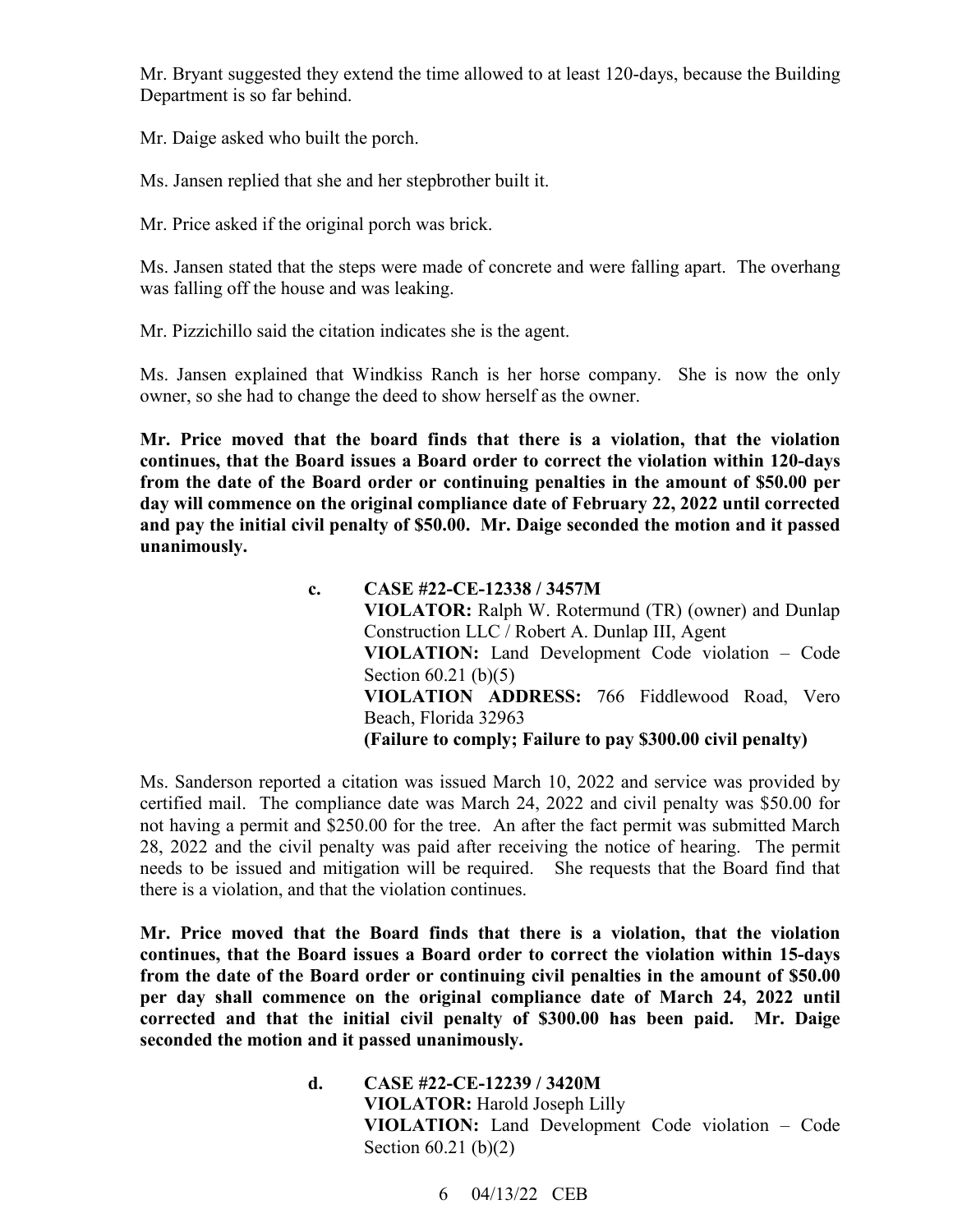## **VIOLATION ADDRESS:** 2065 30th Avenue, Vero Beach, Florida 32960 **(Failure to comply)**

 was issued February 8, 2022 and service was provided by certified mail and property posting. with Mr. Harold Lilly, property owner. The owner indicated he would pay the fine and Mr. property, so it has to be restored to a shed. It will require permits from the City and the Ms. Sanderson reported that the complaint came in from the Police Department. The citation The compliance date was February 22, 2022 and the civil penalty was \$500.00. She had a conversation in the City Clerk's office with Mr. Robert Carter, a tenant of the property, and Carter would permit the shed. The civil penalty has been paid, but no permit application has been applied for with the City. She requests the Board finds there is a violation, that the violation continues and that the Board issues a Board order to correct the violation within 30 days. She said the shed cannot remain a dwelling unit as this is a single family residential County.

Mr. Priced asked about the other sheds on the property.

Ms. Sanderson replied that they will do a code compliance on this shed and include the other sheds on the property.

Mr. Turner swore in Mr. Robert Carter.

 Mr. Carter stated that Mr. Lilly has been a mentor for him since he was seven (7) years old on a VA loan, which had several inspections. He has lived with Mr. Lilly for about eight (8) years. He is considered a son to Mr. Lilly and the house will go to him when Mr. Lilly shed was there for four (4) years before anything was ever questioned. when his parents got divorced. He said Mr. Lilly is a Vietnam Veteran and bought this home passes away. He explained that the gentleman who purchased and lived in the shed was a neighbor who lost his wife and he did not want to live alone or go live in a nursing home. Based on what he understands is that the gentleman paid \$10,000 to a company to have the shed installed and it is anchored down on a concrete slab. The other sheds were on the property and were approved through the VA loan when it was purchased. The shed in question is where his neighbor lived before he died of a heart attack at the age of 73. The

 shed was there for four (4) years before anything was ever questioned. Mr. Price stated that the property is zoned for a single family resident, so it needs to be converted back to a shed and the \$500 civil penalty has been paid.

Ms. Sanderson reported that none of the sheds on the property had permits pulled, so they would like to include them on the code compliance.

Mr. Turner asked Mr. Carter what his relationship is to Mr. Lilly.

 of Attorney and it is all written in his will. Mr. Carter replied he is not blood related, but he is Mr. Lilly's son. He is Mr. Lilly's Power

Mr. Turner said that his testimony today will impact Mr. Lilly because he owns the property.

Mr. Carter replied that he understands and Mr. Lilly is aware he is representing him today.

Mr. Turner asked if he had the written Power of Attorney with him.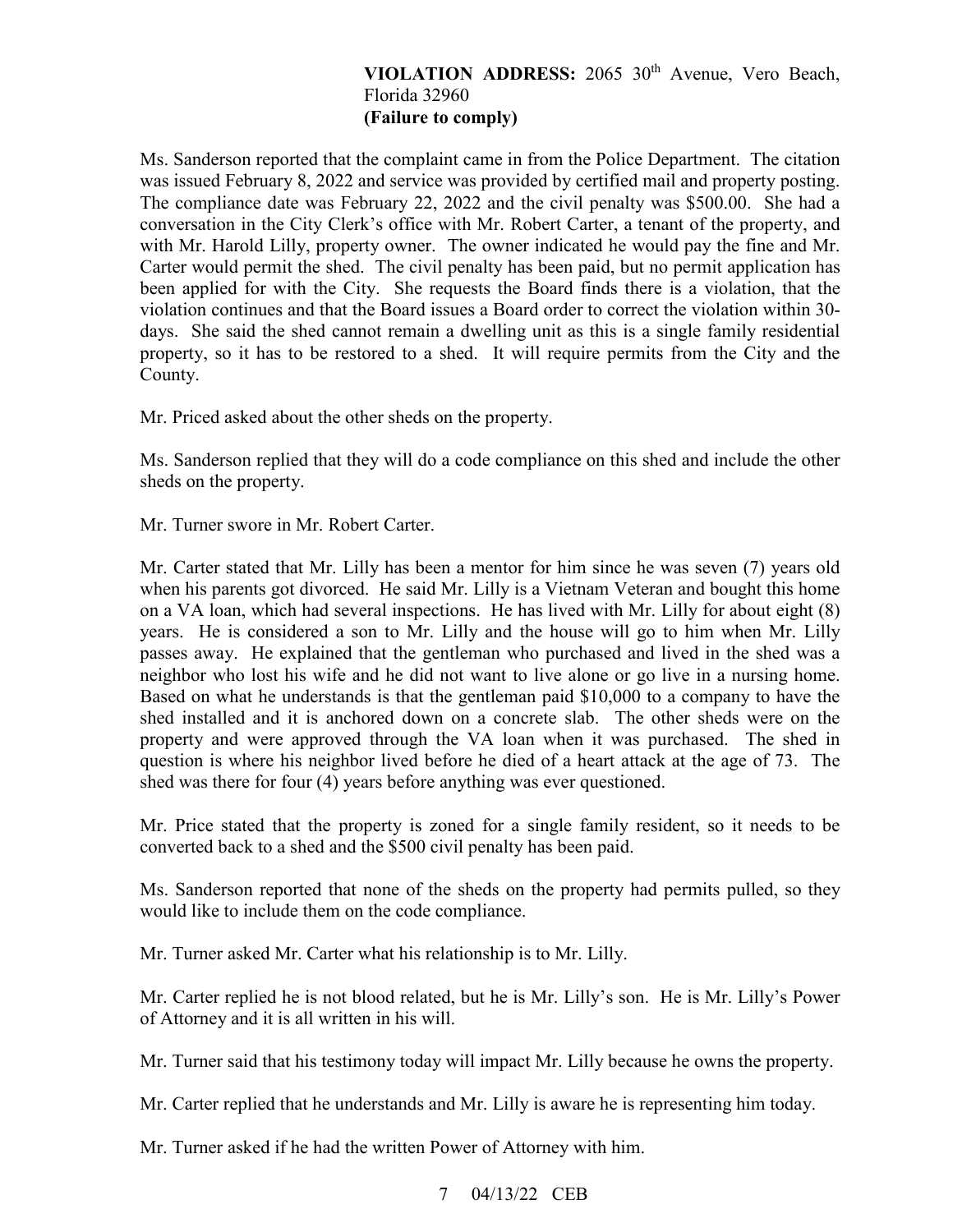Mr. Carter replied no, but he could provide that tomorrow if he needs to.

Mr. Pizzichillo stated that everything has to come out of the shed including the electrical service.

 Ms. Sanderson explained that per the Building Official, when electric is removed they will be asked to obtain a permit so they can confirm that it is done safely. She stated that Mr. Carter will start with the City in doing a code compliance, then he will get a permit to remove the electric and then obtain the tie down permits for the sheds.

Mr. Daige asked how many sheds are on the property.

Ms. Sanderson replied that there are four (4).

 might not be able to have all four (4) sheds. Mr. Daige that there are setbacks on the property, so when it is looked at per the Code they

There was a discussion on how many days would be allowed to correct the violation.

 **corrected and that the initial civil penalty of \$500.00 has been paid. Mr. McDonald seconded the motion and it passed unanimously. Mr. Price moved that the Board finds that there is a violation, that the violation continues, that the Board issues a Board order to correct the violation within 60-days from the date of the Board order or continuing civil penalties in the amount of \$500.00 per day shall commence on the original compliance date of February 22, 2022 until** 

> **VIOLATION ADDRESS:** 2065 30th Avenue, Vero Beach,  **(Failure to comply; Failure to pay \$50.00 civil penalty) e. CASE #22-CE-12240 / 3421M VIOLATOR:** Harold Joseph Lilly and Robert Carter, Sr. **VIOLATION:** Business Tax Receipt violation – Code Section 70-62 (a) Florida 32960

 of March 22, 2022 and service was provide by certified mail. The civil penalty was \$50.00. Ms. Sanderson reported that the citation was issued on March 8, 2022 with a compliance date The civil penalty has not been paid and the home occupational business license has not been obtained.

 **corrected and to pay the initial civil penalty of \$50.00. Mr. Daige seconded the motion Mr. Price moved that the Board finds that there is a violation, that the violation continues, that the Board issues a Board order to correct the violation within 7-days from the date of the Board order or continuing civil penalties in the amount of \$50.00 per day shall commence on the original compliance date of March 22, 2022 until and it passed unanimously.** 

> **f. CASE #22-CE-12247 / 3426M VIOLATOR:** First United Methodist Church of Vero Beach, Inc. / Lynn Kiefer, Agent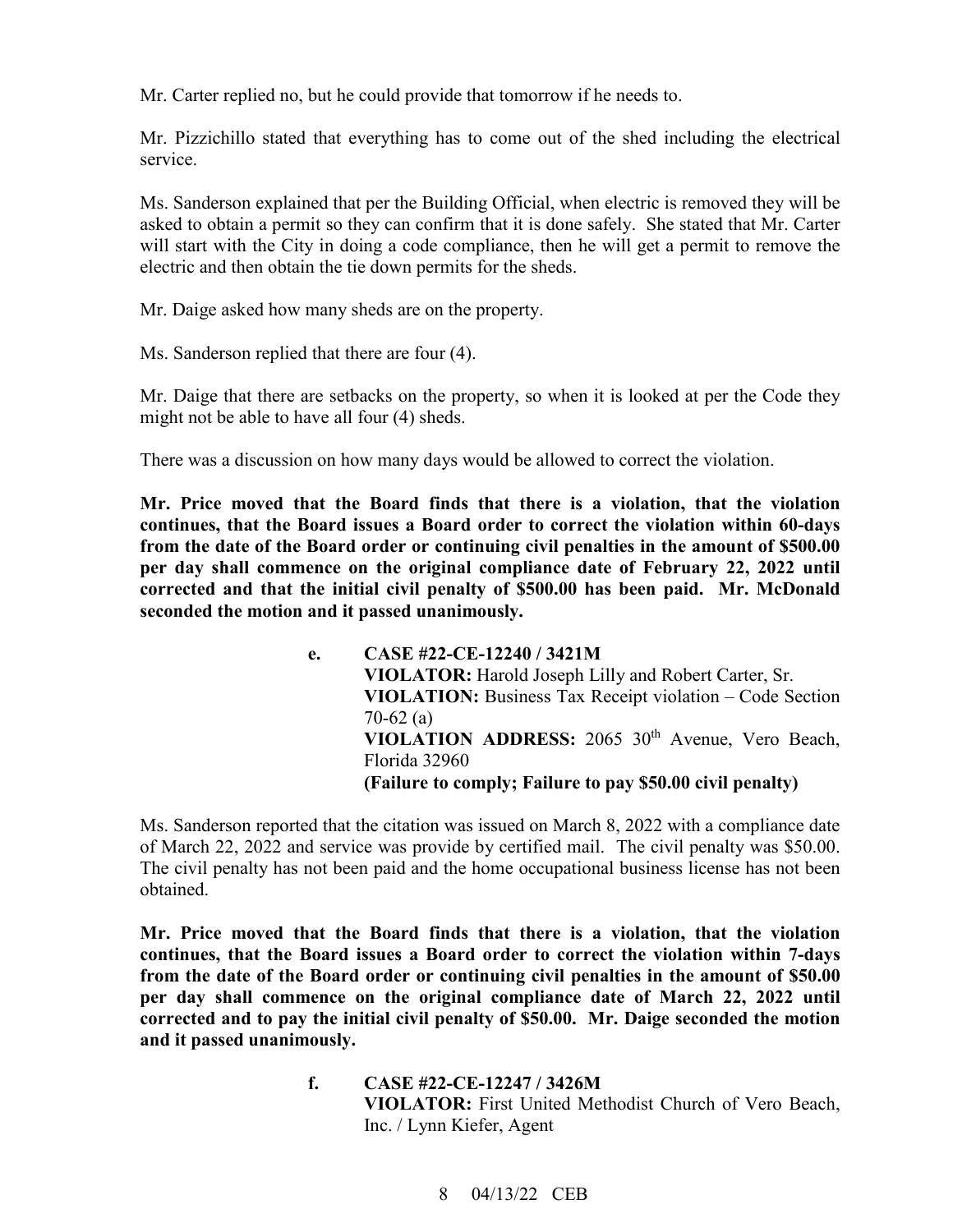**VIOLATION ADDRESS:** 2065 18th Avenue, Vero Beach, **VIOLATION:** Deck and stairs installed without a permit from the Indian River County Building Department – Code Sections 22-181; 22-106 Florida 32960 **(Failure to comply)** 

 Mr. Price stated that one (1) of the violators in this case is a client of his, so he asked how does he proceed.

 person or organization he must excuse himself and pass the gavel to the Vice Chairman. Mr. Turner explained that if he has a financial interest or business relationship with this

Mrs. Hillman took the gavel at this time and continued with Case #222-CE-12247.

Ms. Sanderson reported that the citation was issued March 2, 2022 with a compliance date of March 16, 2022 and service was provided by certified mail. The civil penalty was \$50.00. An after the fact permit has been applied for, but it is still being finalized.

 Mr. Turner swore in Mrs. Lynn Kiefer, violator, and Mr. Don Seither, First United Methodist Church Facilities Manager.

Mrs. Kiefer explained that Mr. Seither did not believe that a permit was required because they rebuilt the existing steps with a slight modification. They have since found out that a permit was required and it has been applied for. She said she immediately paid the \$50 fine and they have been working diligently on getting the permit and moving through the process.

Mr. Daige asked who is the architect.

Mrs. Kiefer replied that is Mr. Robert Gaskill.

Ms. Sanderson asked what is the size of the deck that was installed.

Mr. Seither replied that it is 7-feet by 7-feet.

Mr. Bryant recommended allowing them 120-days to get it squared away.

 **Mrs. Hillman moved that the Board finds that there is a violation, that the violation continues, that the Board issues a Board order to correct the violation within 120-days from the date of the Board order or continuing civil penalties in the amount of \$50.00 per day shall commence on the original compliance date of March 16, 2022 until corrected and that the initial civil penalty of \$50.00 has been paid. Mr. Bryant seconded the motion and it passed unanimously.** 

 At this time the gavel was passed back to Mr. Price.

 **VIOLATION:** Land Development Code violation – Code **g. CASE #22-CE-12263 / 3434M VIOLATOR:** Studio Gabriel, Inc. / Fran Novak, Agent Section 60.21 (b)(8)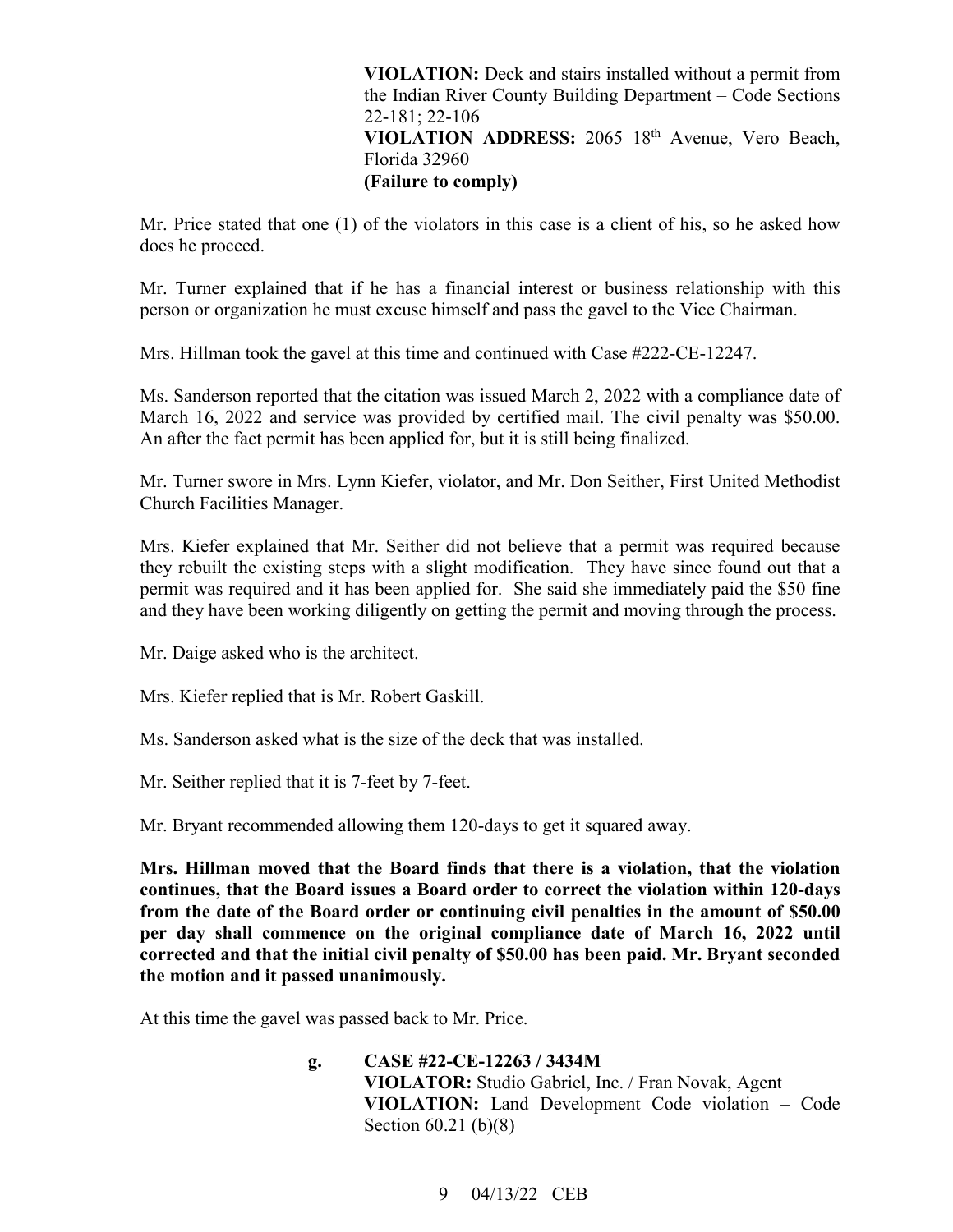## **VIOLATION ADDRESS:** 4893 Highway A1A, Vero Beach, Florida 32963 **(Failure to pay \$50.00 civil penalty)**

 date of February 16, 2022. The civil penalty of \$50.00 has not been paid and the violation Ms. Sanderson reported that the citation was issued February 15, 2022 with a compliance has been corrected.

 **\$50.00. Mr. Pizzichillo seconded the motion and it passed unanimously. Mr. Price motioned that the Board finds that there was a violation, the violation has been corrected and that the Board issues a Board order to pay the initial civil penalty of** 

#### **6. OLD BUSINESS**

None

# **7. ADMINISTRATIVE MATTERS**

None

## **8. CLERK'S MATTERS**

None

# **9. ATTORNEY'S MATTERS**

None

# **10. CHAIRMAN'S MATTERS**

None

## **11. MEMBER'S MATTERS**

Mrs. Hillman asked where can she find the new City Ordinance pertaining to signs.

Ms. Sanderson replied it can be found under Chapter 38 and it breaks down the size requirements for residential and commercial signs.

 Mr. Daige stated that he would like to request they discuss regulations on travel trailers and recreational vehicles (RVs) that are parked on residential properties and not tagged. He asked why are they not being noticed by the Code Officers. He would like to know what the parking regulations are for travel trailers and RVs. He has also noticed people are putting additions onto sheds, but he cannot find anything in the City Code if that is allowed and if so, what is required.

 Mr. Turner explained that some of it is per the County Building Codes as well as our City matters in general. He said the Code Enforcement Officers are very knowledgeable on all those matters and they enforce the Code when complaints are made.<br> $10 \quad 04/13/22 \quad \text{CEB}$ Codes. He stated that he is here as the Board's Attorney to answer questions regarding the Code or legal matters that might come up on their cases, but not to give his legal opinion on